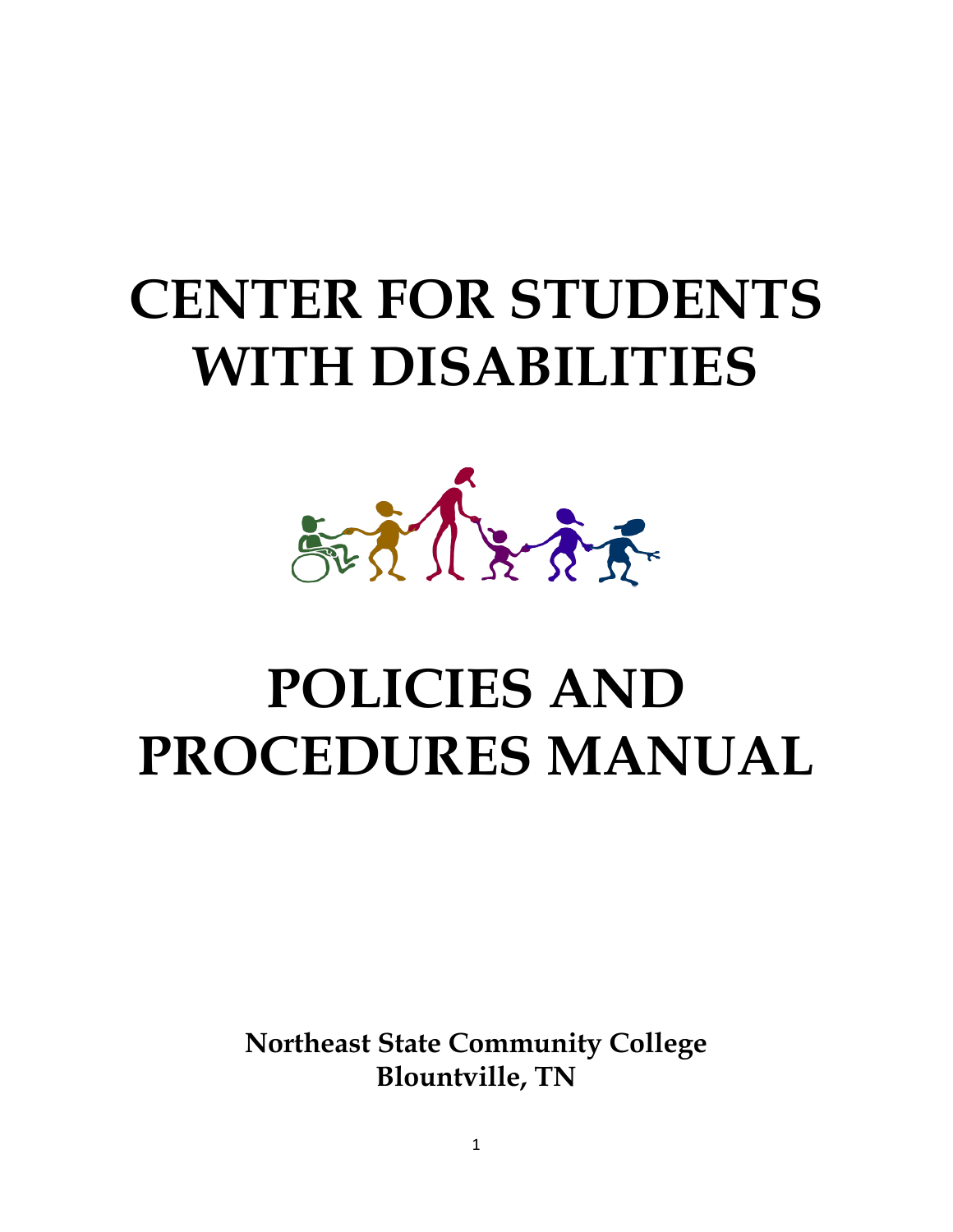## **Table of Contents**

| Section 1  | Introduction                                                                                                       |  |
|------------|--------------------------------------------------------------------------------------------------------------------|--|
| Section 2  | <b>Mission Statement</b>                                                                                           |  |
| Section 3  | Administrative Organization of the Center for<br><b>Students with Disabilities</b>                                 |  |
| Section 4  | Procedure for Registering with the Center for<br>Students with Disabilities as a Student with a<br>Disability      |  |
| Section 5  | Documentation of Disability                                                                                        |  |
| Section 6  | Responsibilities of Disabilities Support Services<br>Staff                                                         |  |
| Section 7  | Responsibilities of Faculty                                                                                        |  |
| Section 8  | Responsibility of Students                                                                                         |  |
| Section 9  | Provisions of Services to Qualified Students<br>with Disabilities                                                  |  |
| Section 10 | Grievance Procedure                                                                                                |  |
| Section 11 | Parental Involvement                                                                                               |  |
| Section 12 | Disciplinary offenses Committed by a Student<br>with a Disability                                                  |  |
| Section 13 | <b>Accommodations and Assistive Technology</b><br>Beneficial to Students with Disabilities at the<br>College Level |  |
| Section 14 | Accommodations in dual Enrollment classes                                                                          |  |
| Section 15 | Service Animals on Campus                                                                                          |  |
| Appendix A |                                                                                                                    |  |
| Forms      |                                                                                                                    |  |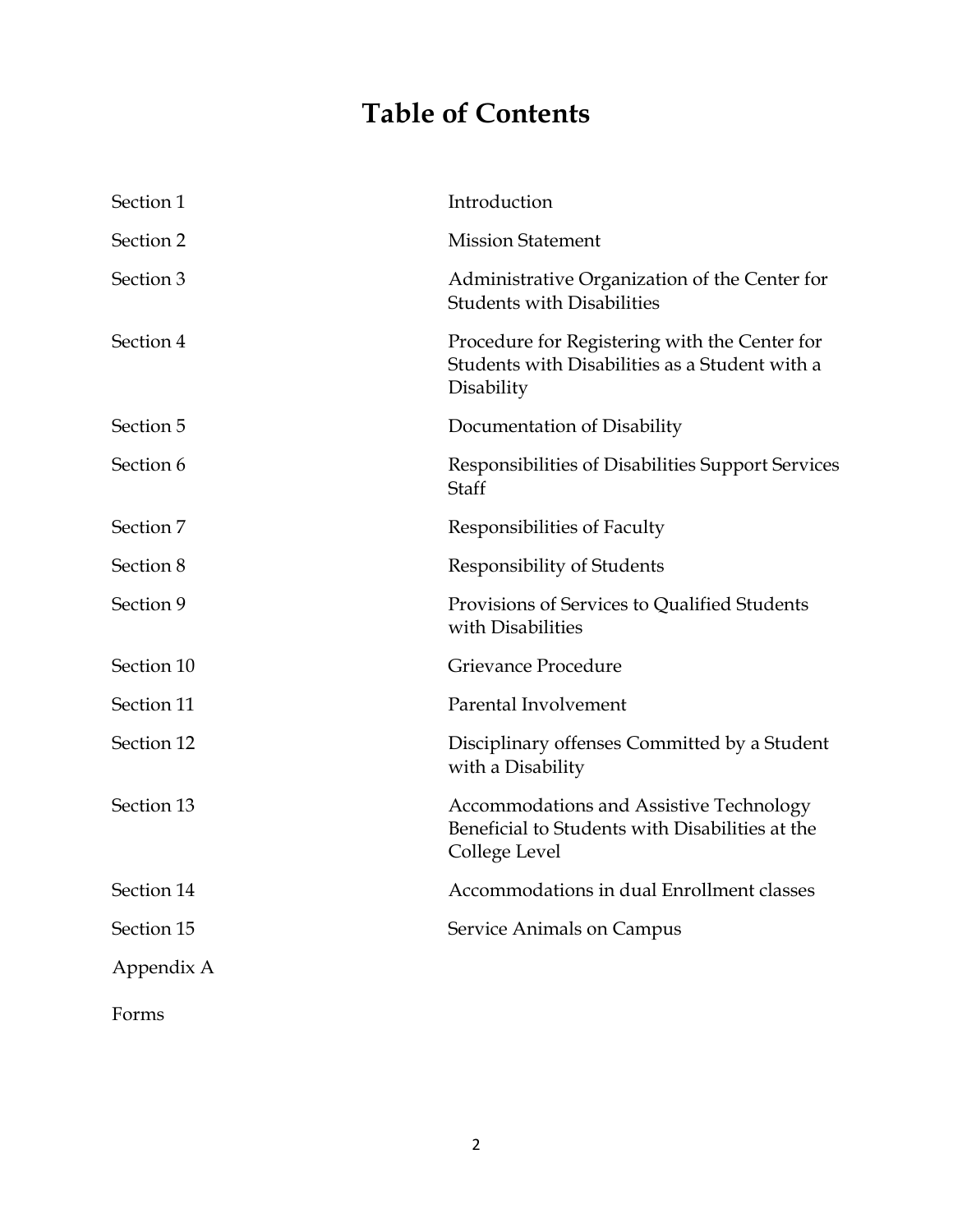## **Section 1 Introduction**

The Center for Students with Disabilities (CSD) provides ongoing assistance to faculty, staff, and students regarding the institution's obligations under the Americans with Disabilities Act and Section 504 of the Rehabilitation Act. Students who are registered with the Center are eligible to receive services and accommodations. The Center also serves as a liaison between the Tennessee Department of Vocational Rehabilitation and Northeast State.

The Center for Students with Disabilities at Northeast State works to provide reasonable accommodations and assure that campus programs and activities are accessible to students with disabilities.

It is the responsibility of this office to:

- Review disability documentation and determine student status under the Americans with Disabilities Act (ADA)
- Determine "reasonable accommodations" for students with disabilities
- Assist students with development of effective "self-advocacy" and learning skills
- Schedule tutoring for vocational Rehabilitation clients and follow their progress
- Provide suggestions to instructors about provision of approved accommodations
- Locate and maintain resources to assist instructors in student's individual needs
- Assist the student and instructor in the communication process regarding accommodations when necessary

#### **Section 2 Mission Statement of Disabilities Support Services**

The Center for Students with Disabilities of Northeast State Community College is committed to improving educational opportunities for qualified students with disabilities and to enhancing understanding and support within the campus community This will be accomplished through direct and indirect assistance to students with disabilities, encouragement of independence, creation and maintenance of an accessible physical environment, and a supportive psychological environment.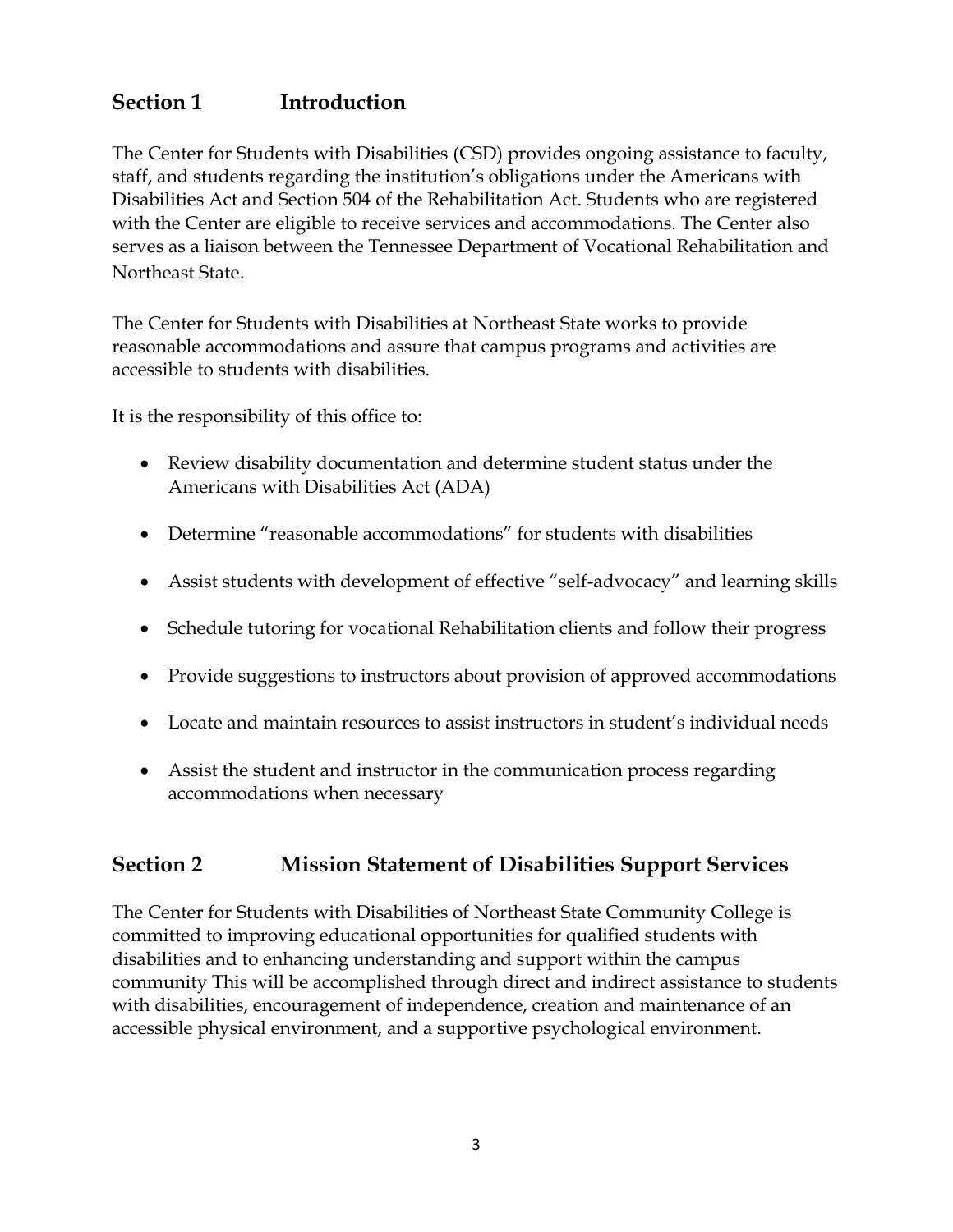## **Section 3 Administrative Organization of the Center for Students with Disabilities**

## **3.1 General Information**

CSD is a department of the Division of Student Affairs, and is under the supervision of the Director of the department, the Dean of Student Services, and the Vice President for Student Affairs. The CSD office is staffed by experienced professionals who coordinate the accommodations and support services for all students with disabilities on campus.

| Director                   | <b>Betty Mask</b>    |
|----------------------------|----------------------|
| <b>Learning Specialist</b> | Amanda Baldwin-Estep |
| Secretary                  | Mitzi Daniel         |

The office also employs temporary part-time interpreters as needed, Lab Assistants, and student workers who provide services based on need, experience, and availability.

## **3.2 General CSD Administration**

#### **3.2.1 Office Hours**

CSD is open and available to serve students, faculty, and staff from 8:00 a.m. to 4:30 p.m. Monday through Friday.

## **3.2.2 Telephone**

Telephone calls are answered in a friendly and professional manner. Typically, support staff answer incoming calls. If the caller requires general information, the support staff members should respond. If the caller requires specific information, the staff member should screen the call thoroughly and transfer the information and caller to the appropriate individual. The person transferring the call should inform the call recipient of the following:

- 1. A Summary of the caller's request/circumstances.
- 2. The Caller's name and return telephone number, if appropriate.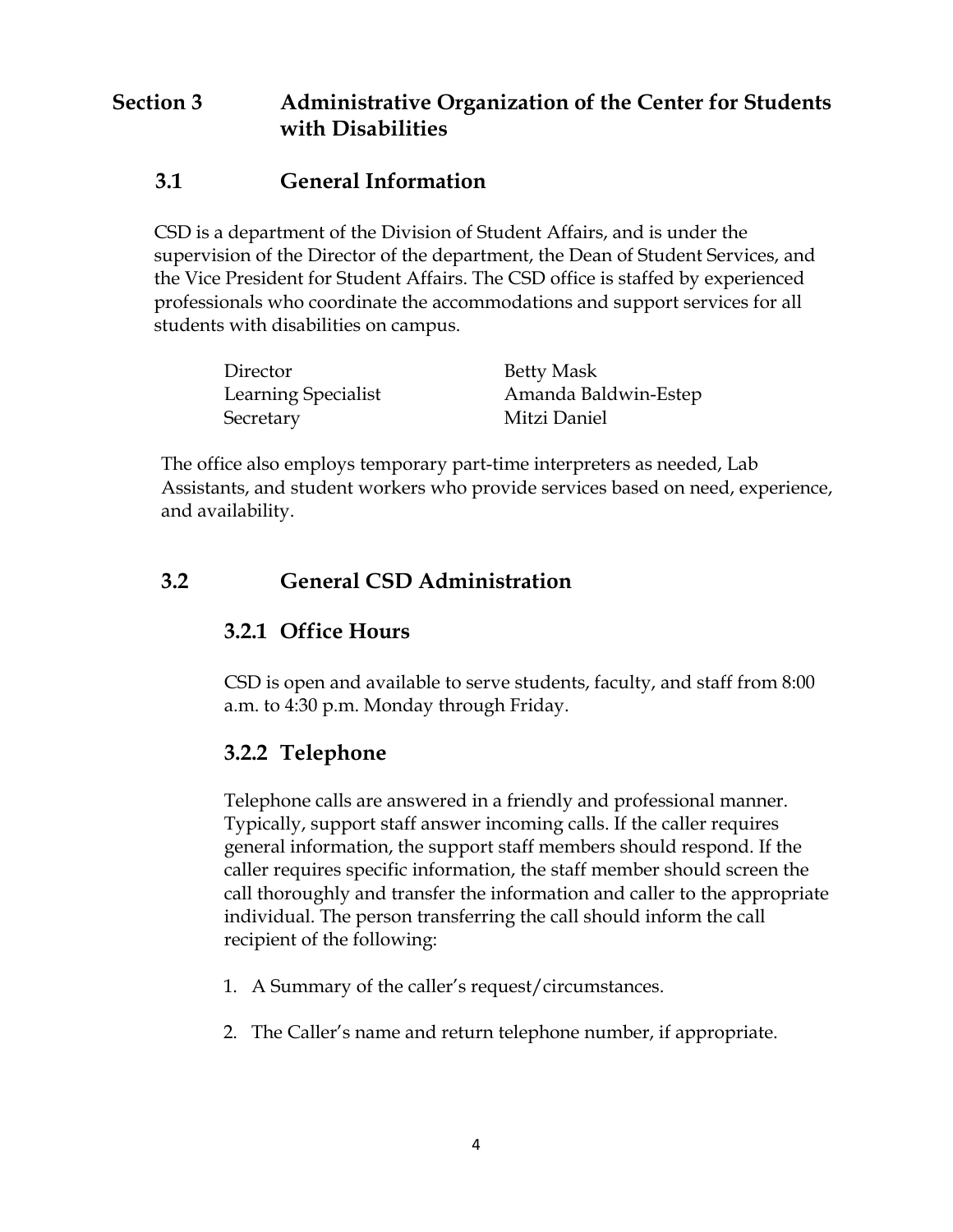## **3.2.3. Personal Policies**

The personnel policies of staff members are outlined in the staff handbook, which is distributed to all employees during orientation.

## **3.2.4. Appointments with Office Staff**

Students, staff, and faculty are not required to make appointments. However, to ensure the availability of the staff person with whom the appointment is needed, appointments are strongly recommended.

## **3.2.5. Confidentiality of Records**

All records, including medical and psychological documentation, and conversations between the student, his/her family and the staff of CSD are confidential and entitled to the protection ordinarily given a counseling relationship. Northeast State assures the confidentiality of student educational records in accordance with Northeast State rules, and state and federal laws including the Family Education Rights and Privacy Act of 1974 (Buckley Amendment), whose primary intent is to provide students access to their educational records and to limit dissemination of personally identifiable information without the student's written consent.

## **Section 4 Procedure for Registering with the Center for Students with Disabilities as a Student with a Disability**

Northeast State and the Center for Students with Disabilities make every effort to inform current and potential students about services for qualified students with disabilities. In order to receive services from the CSD, a student must self-identify as having a disability with the CSD, complete appropriate forms, and provide appropriate documentation to support the claim of a disability. The Director will meet individually with students who self-identify and discuss the need for accommodations and/or modifications in the classroom or for college-sponsored activities.

## **Section 5 Documentation of Disability**

The student who voluntarily discloses his/her disability will be asked to provide recent documentation (in most cases, within the last 3-5 years) of the disability. Documentation could include medical findings, psychological, and/or educational assessments. This documentation should include a complete diagnosis, including any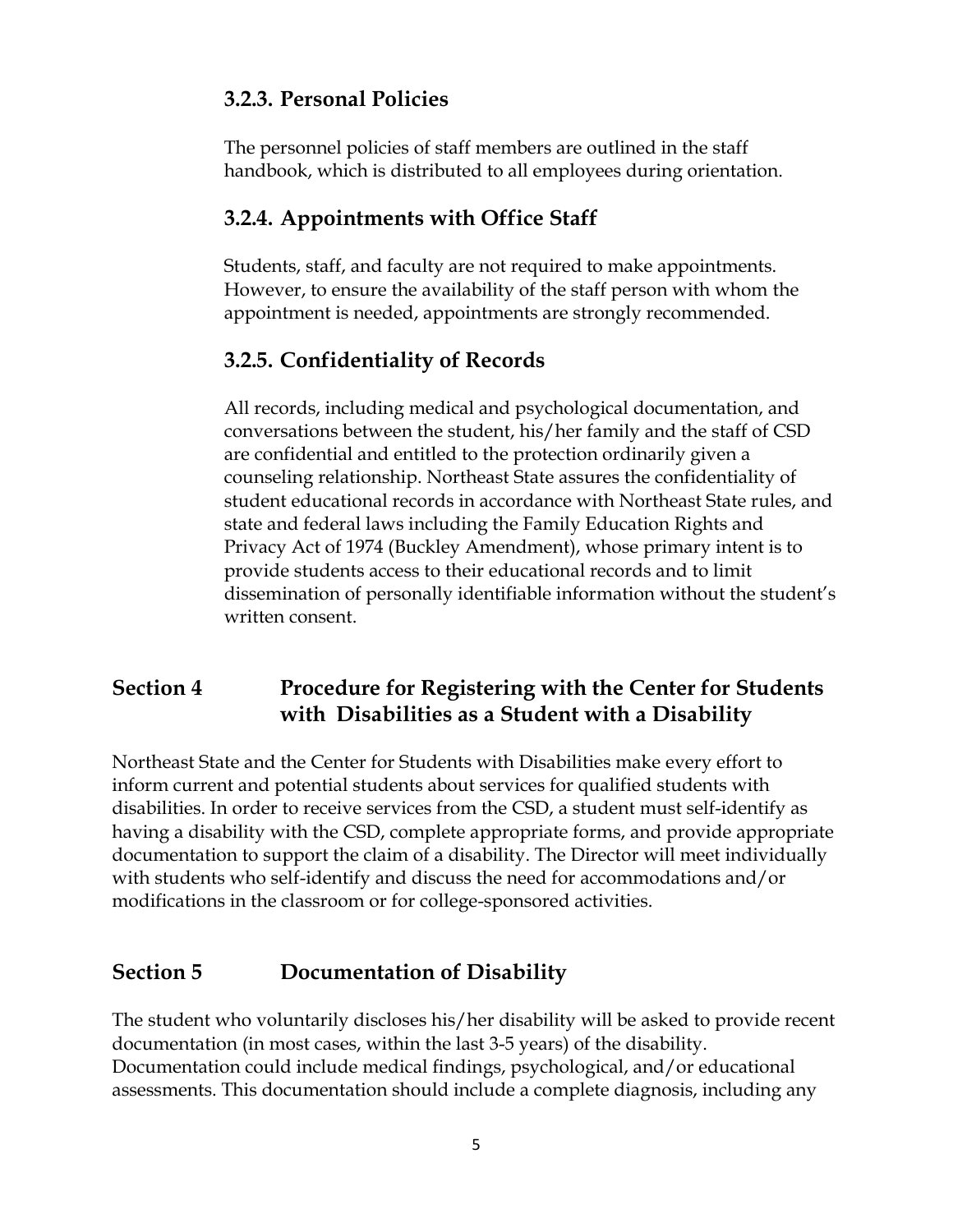appropriate test scores and findings, and how the disability impacts the student in an academic setting. Ideally, the report should include recommendations for accommodations as well as an explanation as to why each accommodation is recommended. **A disability must limit the student's ability to function on an equal basis in the classroom or related activities in order to receive accommodations.**

## **Section 6 Responsibilities of CSD Staff**

CSD staff will:

- Inform prospective and new students about the availability of services and how to self-identify
- Meet with students who self-identify as having a disability and develop an individual academic accommodation plan for each student with a documented disability who requests an accommodation.
- Maintain confidential student files.
- Identify the physical or academic barriers for students with disabilities and seek methods to eliminate or neutralize them.
- Identify adaptive equipment, classroom modifications, and campus and community resources for students with disabilities.
- Serve as a liaison between students with disabilities and faculty/staff, Vocational Rehabilitation, and other appropriate referral or support agencies or programs.
- Provide and promote activities that enhance faculty/staff awareness of students with disabilities and their particular needs.
- Serve as an advocate for students with disabilities, while encouraging students to begin advocating for themselves in preparation for obtaining their goals for the future.

## **Section 7 Responsibilities of Faculty**

All faculty members are required by law to allow and/or provide reasonable accommodations for students with documented disabilities.

The faculty member will:

- Provide or permit the reasonable and appropriate accommodation(s) recommended for each student as outlined in the accommodation letter from the CSD office.
- Meet with the student to discuss the academic accommodations that are requested or recommended by the CSD office.
- Consult with the CSD office for clarification of a student's accommodation plan and/or any issue related to reasonable accommodations.
- Maintain confidentiality of student accommodation requests.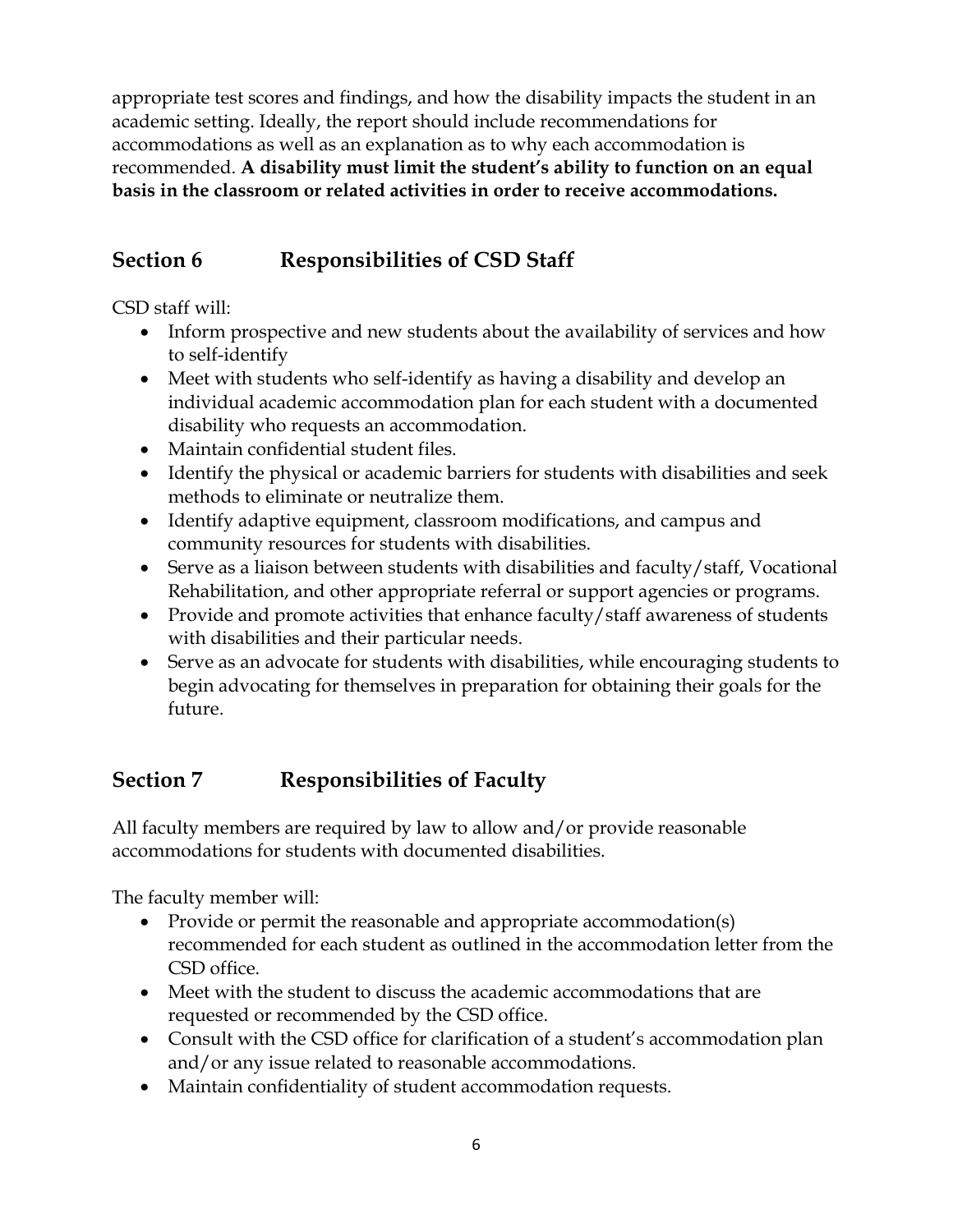- Refer students to the CSD who request accommodations but have not selfidentified.
- Other than for appropriate accommodations, treat the student with a disability the same as other students.

## **Section 8 Responsibilities of Students**

Students with disabilities are encouraged to self-identify, although doing so is completely voluntary. However, in order to receive accommodations and/or modifications in classes, students must be registered with the CSD and provide appropriate documentation.

The student will:

- Meet with the CSD staff at least once each semester in order to discuss accommodations/modifications and to request accommodation letters for that semester.
- Introduce himself/herself to each faculty member at the beginning of each semester in order to discuss accommodations.
- Notify the CSD immediately if there is any question or dispute about a reasonable academic accommodation request.
- Comply with all policies and procedures of the CSD and the general rules for student conduct as outlined in the Student Handbook.

## **Section 9 Provision of Services to Qualified Students with Disabilities**

Students who have registered with the CSD as having a disability may be eligible for a wide range of services and support, depending on the individual needs of each student. In general, these services are provided at no cost to the student. The College provides accommodations unless they cause a fundamental alteration in the academic standards of the College, or cause undue hardship on the College. Individually prescribed devices, personal care attendants, tutors, readers for personal use, or other study devices of a personal nature are not the responsibility of the College.

At the time the accommodation plan is developed, students are instructed to report any problems with classes or suggested accommodations as soon as the student is aware there is a problem. The CSD staff will make every effort to make reasonable adjustments or add additional support services so that the student has equal access in the class. An instructor may also make the CSD staff aware of problems that a qualified student appears to be having in his or her class, and ask for assistance in providing needed support within the classroom. It is suggested that students check in regularly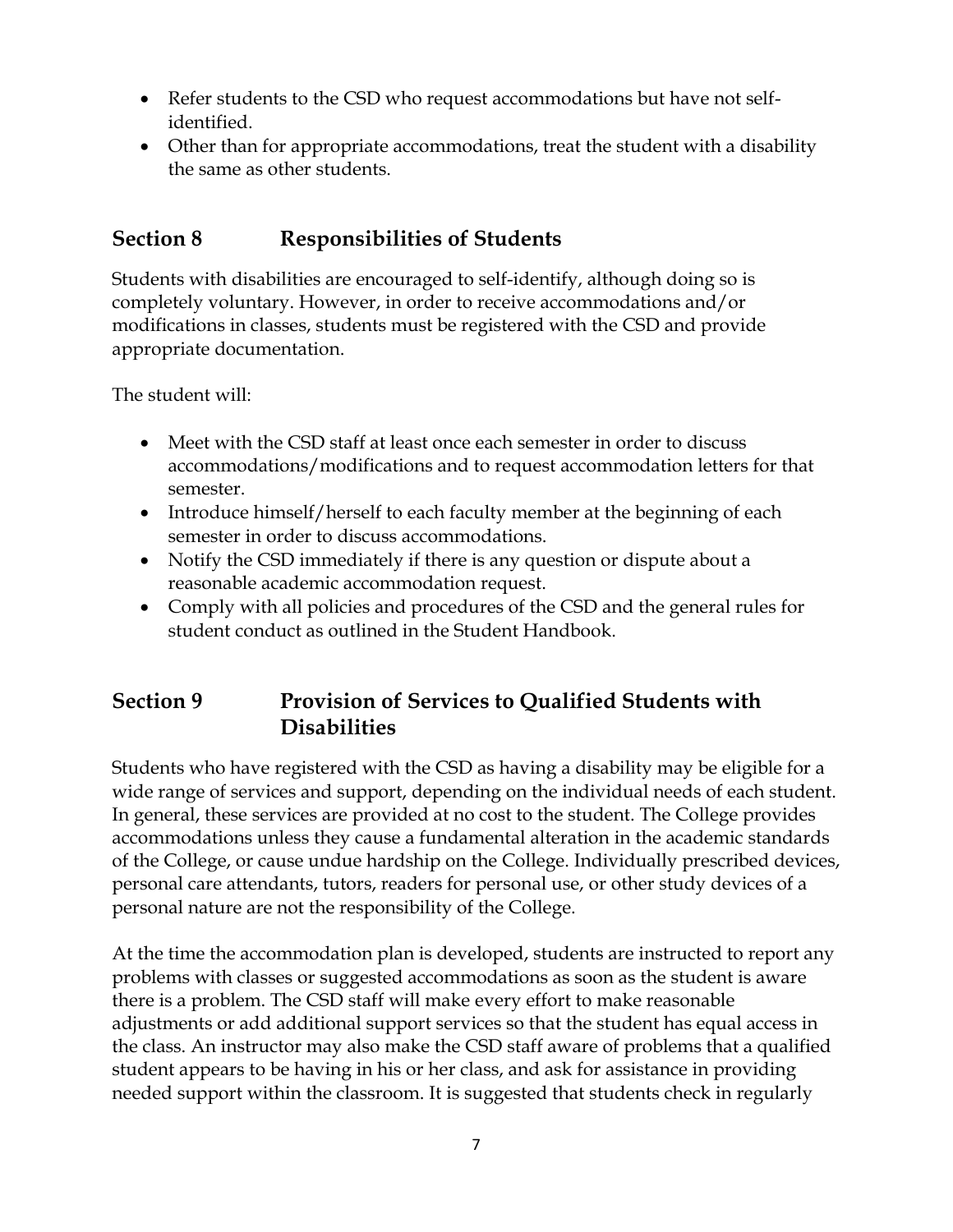with the CSD staff to report on their progress so that any changes to accommodations can be made as soon as possible. The student has the right to and may refuse any accommodations that have been suggested.

## **9.1 Tutoring**

Northeast State Community College provides free peer and professional tutoring through the Learning Lab located in the Basler Library. The CSD may also provide peer tutoring in the CSD Lab, if available. The CSD may be able to assist in locating a tutor for students who are clients of Vocational Rehabilitation, if the rehabilitation counselor approves payment for such services. Tutoring services other than these specific cases mentioned above are at the expense of the student.

## **9.2 Adaptive Equipment**

An Adaptive Computer Lab is available in the CSD office on the main campus and is open to all qualified students with disabilities. The lab is equipped with a variety of equipment that provides needed accommodations/modifications for many different disabilities, such as voice recognition software, text enlarging software, Internet access with screen reading capabilities, and a CCTV which can be moved from campus to campus.

Students with mild to moderate hearing loss may borrow a listening system from the CSD office. Also available for loan are tape recorders and IPads. Students are required to check-out equipment. If equipment is not returned at the end of the semester for which it was checked out, a hold will be placed on the student's records until the equipment is returned or payment it made for lost or damaged equipment.

## **9.3 Alternate Format Textbooks/Audio Textbooks**

Students with visual or learning disabilities may request books on PDF. It is the student's responsibilities to notify the CSD if these textbooks are needed, and this should be discussed during the initial interview with the student. The student is required to fill out a request form for books on PDF and show proof of purchase of textbooks before requests can be honored.

## **9.4 Notetakers**

Students with a variety of disabilities may need a notetaker. Instructors may assist the student in locating another student in the class, or the student may select someone on his own who agrees to provide a copy of the class notes to the student with a disability. The CSD keeps notetaker paper available. Having a notetaker does not relieve the student with a disability from the responsibility of attending class.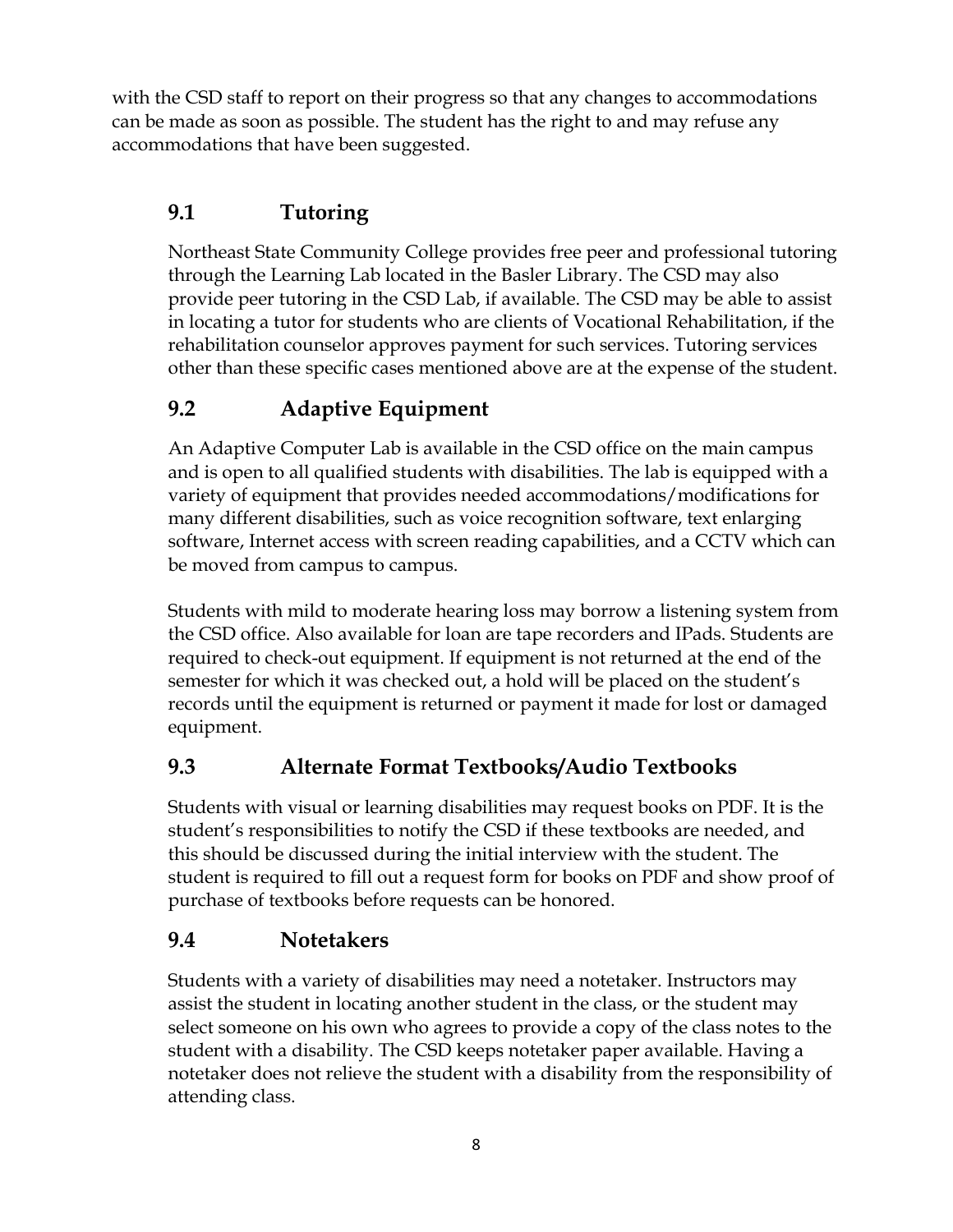## **9.5 Recording Class Lectures**

Tape recording is one of the few items that is specifically named in federal legislation as an appropriate accommodation. Students with qualified disabilities are allowed to use voice recorders in class for personal study use. Recorded lectures may not be used for any purpose other than for personal study. Recorded lectures may not be used in any way against the faculty member, other lecturers, or students whose classroom comments are taped as a part of the class activity. Instructors who are concerned about copyright infringement may want to develop a contract between himself/herself and the student with a disability who uses a voice recorder in class. Information contained in the recorded lecture is protected under federal copyright laws and may not be published without the consent of the lecturer.

### **9.6 Test Modifications**

Extended time for test taking is allowed on an individual basis and is always requested in the initial accommodation notification to faculty. Under no circumstances is unlimited time allowed, unless this option is available to all students in the class. Time-and-a-half is the standard for extended time, but may be extended, depending on the difficulty and nature of the test being administered, as well as the student's specific limitations.

Alternative location for testing is worked out between the student, the instructor, and the CSD. If students want to take the test in the CSD, they must let the CSD staff know ahead of time and fill out the appropriate forms. It is the responsibility of the student to let his/her instructor know that the test should be sent to the CSD. Tests should always be appropriately monitored to ensure the student is doing his/her own work.

## **9.7 Interpreters**

Students who are deaf or hard of hearing and use sign language as their primary means of communication will be provided with an interpreter in all classes and labs. Interpreters' schedules are coordinated each semester to ensure that all classes are covered. It is the student's responsibility to notify the CSD of the need for interpreters each semester. In most cases, a two-week notice prior to the beginning of the semester is necessary in order to coordinate schedules for interpreters. Students needing an interpreter for extracurricular activities, special meetings, or other events must leave a request with the secretary as soon as possible, but no less than 48 hours prior to the event. These request may or may not be filled, depending on the availability of an interpreter at the time requested. In rare cases, it may not be possible to provide an interpreter for a class or lab, due to illness or scheduling conflicts. At those times, the instructor will be notified in advance, and appropriate alternate materials will be provided.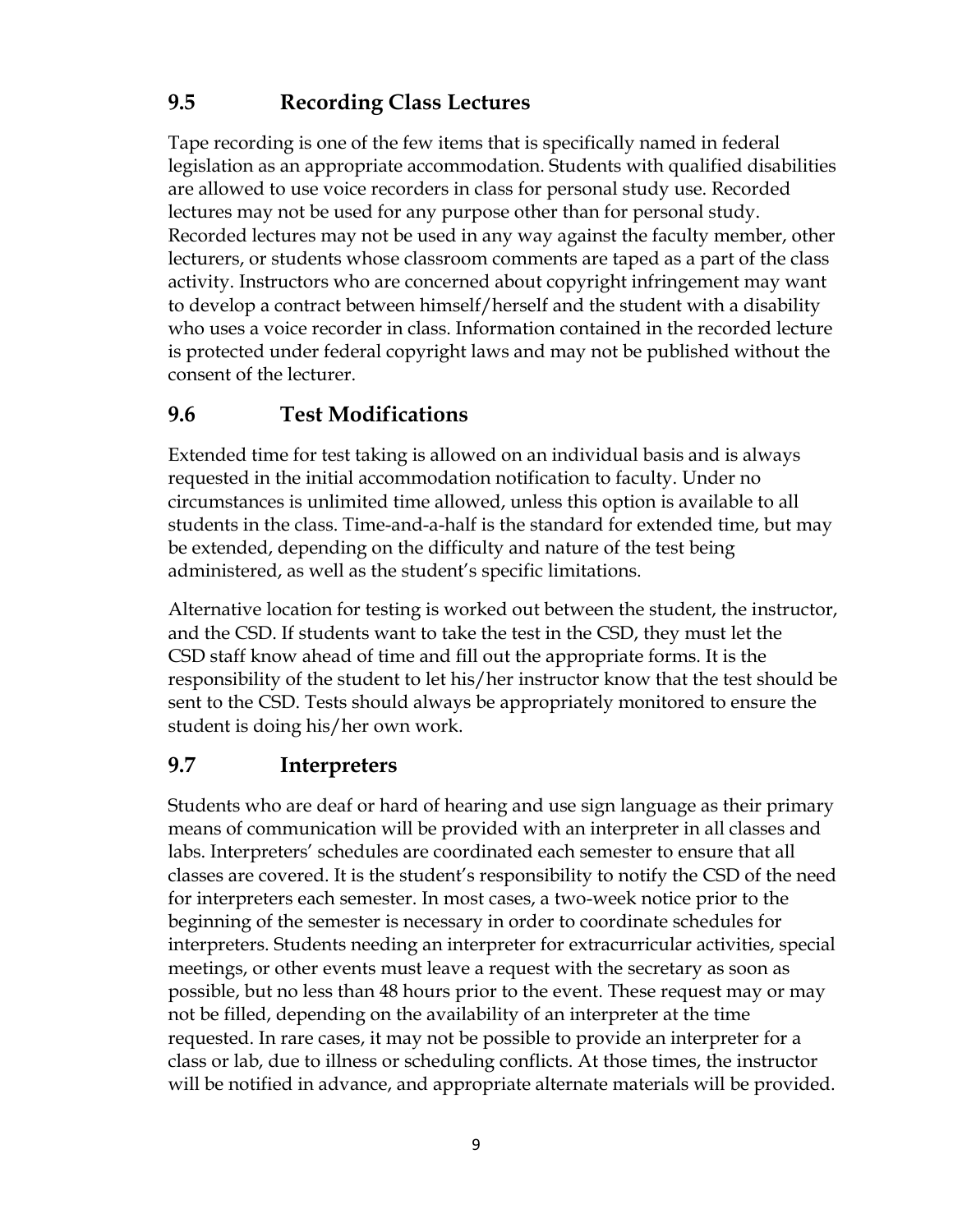## **9.8 Readers, Scribes**

Readers are provided whenever possible for a student with visual impairments or a reading disability. Readers are most often the CSD student workers or CSD staff.

Scribes are provided for people with visual impairments, motor difficulties, or written language disabilities. Scribes serve as the hands of the student with a disability, and provide no other assistance other than putting on paper what is dictated to him/her by the student with a disability.

In certain cases, a person may serve both as a reader and a scribe, for instance, when reading a test to a student and recording his/her answers.

## **9.9 Other Support Services**

Since support services are provided to students on an individual basis, this list is not meant to be exhaustive. The college also provides career and personal counseling, academic advising, financial aid advising, job placement services, and a variety of other services that are available to the general college population. The CSD will be happy to coordinate these other services for the student with a disability, if the office is made aware of a need for such services.

## **Section 10 Grievance Procedure**

All students have access to established procedures for respectfully presenting and addressing their concerns/complaints to the college. If a student with a disability feels he/she has been treated unfairly or discriminated against because of the disability, the student should contact the CSD, and the staff there will attempt to resolve the issue by acting as a mediator between the student and the offending party. If the student is not satisfied with this resolution, the student should contact the College's ADA compliance officer to file a complaint. The ADA compliance officer will investigate the situation thoroughly, and may involve the Vice President for Student Affairs in the investigation. Upon completion of the investigation, the student will receive a written description of the investigation and the findings of the ADA compliance office. If this resolution is not complaints/concerns beyond the local college level.

#### **Section 11 Parental Involvement**

While we recognize that many students coming directly from high school have had the support of their parents all through school and in many cases, have had decisions made by his/her parents as well, the student and parent must realize that the student is to be treated as an adult at the college level. In all cases, the student will made decisions on accommodations and other support services. No information will be released to parents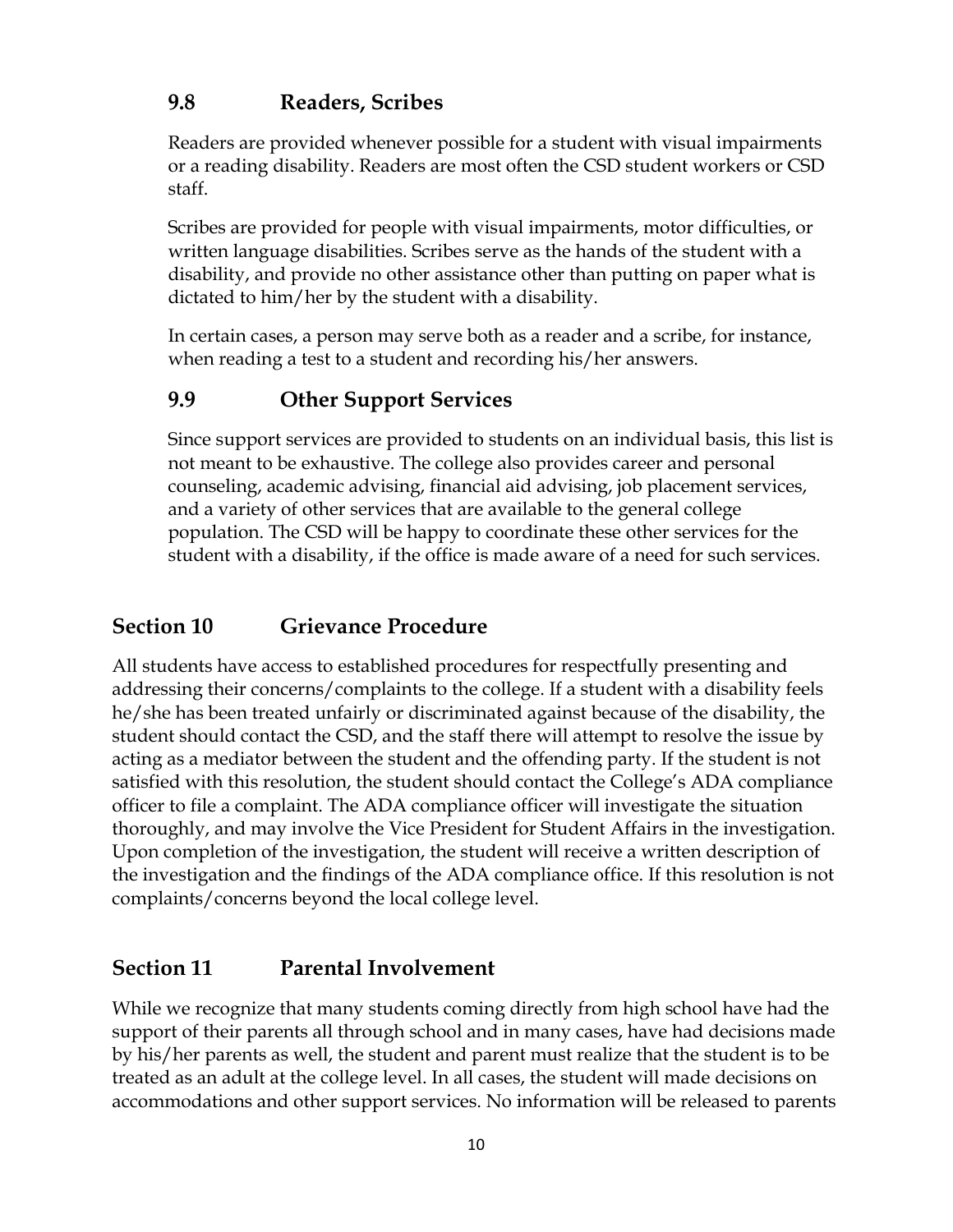without student consent, including grades and performance in classes. While parents may be present at meetings and conferences with the student, all questions and conversation will be directed to the student. It is our goal to advise and make appropriate suggestions so that the student can make informed decisions, helping to develop a person who can advocate for himself as he/she progresses through college and beyond.

## **Section 12 Disciplinary offences Committed by a Student with a Disability**

Students with disabilities are expected to follow the same disciplinary policies as outlined in the Student Handbook as are students without disabilities. Generally, through appropriate due process procedures, institutional disciplinary measures shall be imposed for conduct which adversely affects the institution's pursuit of its educational objectives, which violates or shows a disregard for the rights of other members of the academic community, or which endangers property or persons or the institution or institution-controlled property. Any conduct which constitutes a danger to any person's health, safety, or personal well-being, including physical abuse, verbal abuse, threats, intimidation, harassment, coercion or any other conduct which threatens or endangers the health or safety of any person is subject to disciplinary action.

## **Section 13 Accommodations and Assistive Technology Beneficial to Students with Disabilities at the College Level**

Accommodations and assistive technology should be individually prescribed and based on functional imitations evidenced by sound diagnostic measures. The following accommodations are representative of those commonly used in the higher education environment; however, no college student should need all of these.

- Extended time for tests and in-class writing assignments\*
- Low-distraction test location
- Preferential seating
- Large print tests
- Alternative to Scantron or "bubble-in" type answer sheet
- Reader services
- Note-taker services
- Scribe
- Calculator
- Reduced course load (TBR Guidelines)
- Priority scheduling
- Books on PDF
- Tape recorder in the classroom
- Can leave the classroom, but will return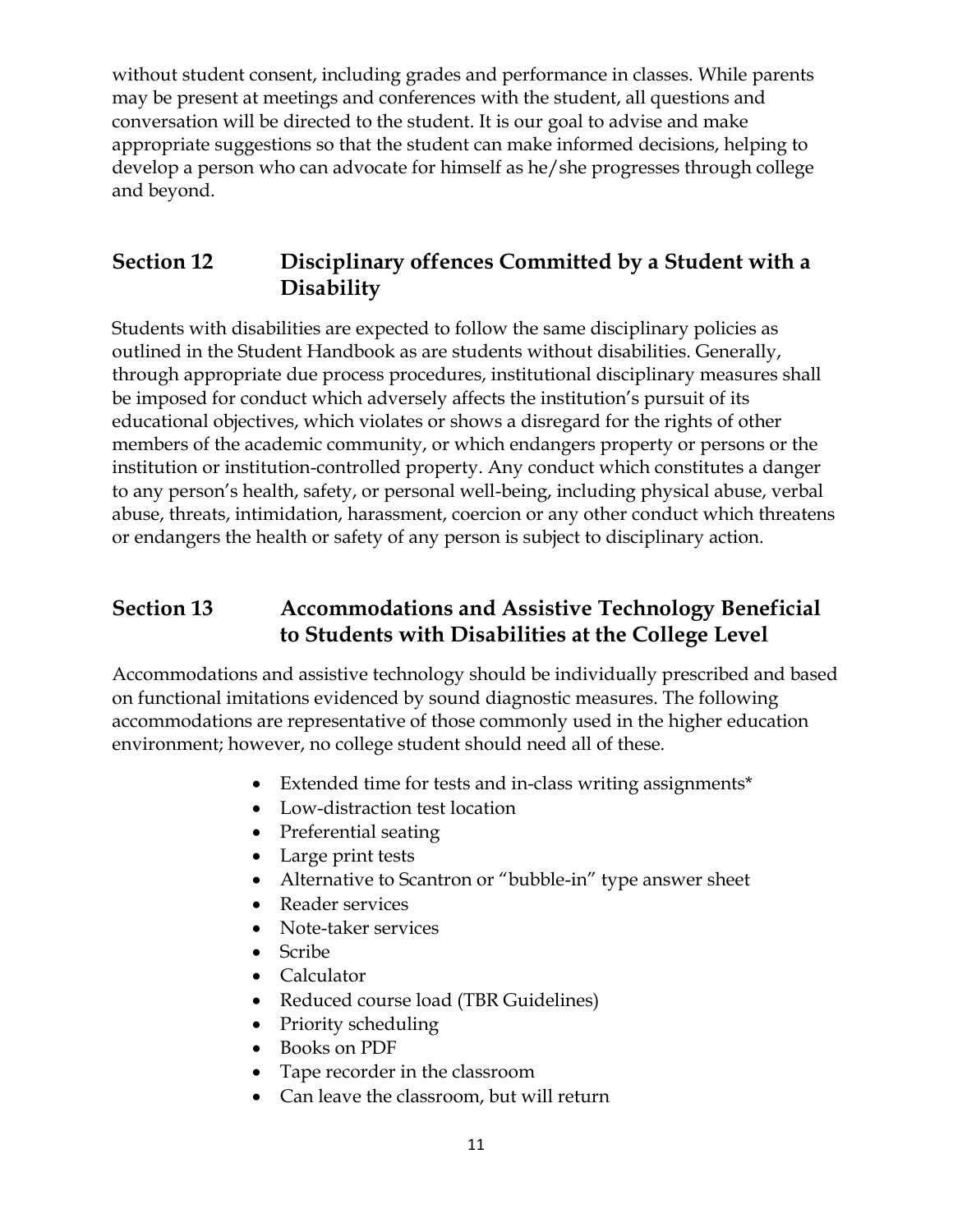- Not count off for spelling unless it is an essential element of the course
- Assistive technology such as JAWS, Dragon, and Kurzwell

Tutoring is not a service provided through the Center for Students with Disabilities. However, the CSD does try to have student peer tutoring, when available. The CSD will also help students who are registered with Vocational Rehabilitation to acquire tutoring services. The College offers free tutoring to all students through the Learning Lab located in the Basler Library.

## **Section 14 Accommodations in Dual Enrollment Classes**

- The student and parent/guardian (if student is under 18) should contact the Center for Students with Disabilities at Northeast State at least three weeks before classes begin to self-identify, submit documentation, and request accommodations.
- Colleges are not under the IDEA so accommodations may be different.
- Accommodations are not retroactive.
- Contact the Disability Office each semester before classes begin to request accommodations.

I understand that if I have a 504 Plan or an IEP in high school, I may not receive the same accommodations in college dual enrolled classes that I have in high school classes.

## **Section 15 Services Animals on Campus**

Service Animal Defined by Title II and Title III of the ADA means **any dog that is individually trained to do work or perform tasks for the benefit of an individual with a disability, including a physical, sensory, psychiatric, intellectual, or other mental disability.** Tasks performed can include, among other things, pulling a wheelchair, retrieving dropped items, alerting a person to a sound, reminding a person to take medication, or pressing an elevator button.

Emotional support animals, comfort animals, and therapy dogs are not service animals under Title II and Title III of the ADA. Other species of animals, whether wild or domestic, trained or untrained, are not considered service animals either. The work or tasks perform by a service animal must be directly related to the individual's disability. It does not matter if a person has a note from a doctor that states that the person has a disability and needs to have the animal for emotional support. A doctor's letter does not turn an animal into a service animal.

Northeast State Community College requires all students utilizing service animals to contact the Center for Students with Disabilities to register as a student with a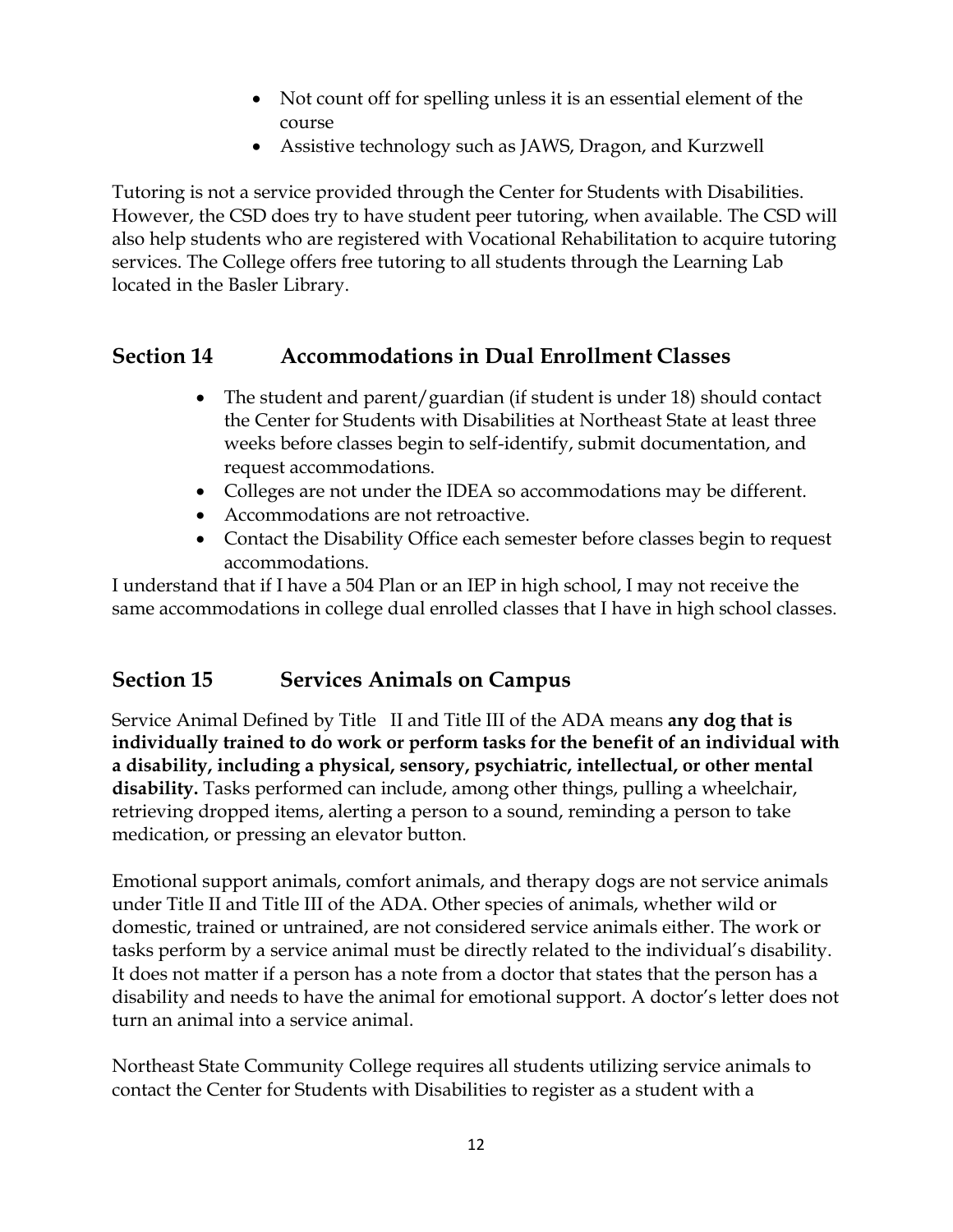disability. Northeast State Community College also requires proof of vaccinations that are required by state or local laws that apply to all animals.

Try not to make assumptions about whether or not it is a service animal. Remember, disability is hidden more often than not. Let the dog's behavior dictate your course of action.

- When you see a dog on campus (A service animal has to be a dog, or in rare cases, a miniature horse)
	- o How is the dog behaving?
		- Working Dog Behavior no need to ask questions
			- 1. Is in a harness or leash (unless obviously performing a task that requires being off leash)
			- 2. Follows verbal or hand commands and remains "at attention"
		- Untrained Dog Behavior appropriate personnel may ask questions
			- 1. Is engaging in "normal dog" behavior such as sniffing around or greeting people
			- 2. Is off leash or harness (for example inside a purse or jacket)
			- 3. Is having difficulty following commands of handler (partner)
				- $\triangleright$  Ouestion One: Is this animal needed on the basis of disability?
				- Question Two: What specific tasks has this dog been trained to perform?
		- Out of Control Animal VP of Student Affairs or Police can Exclude Animal
			- 1. Is barking, growling, jumping, soiling, etc.
			- 2. Is running loose
			- 3. Is ignoring commands of handler (partner) or not being given direction
				- $\triangleright$  Exclusion process must be documented at the time of event with rationale for decision
				- $\triangleright$  Exclusion review process must be individualized and should take into account relevant contextual aspects
				- $\triangleright$  Individual who experiences disability has right to appeal

## **Section 16 CSD Information for Faculty**

Accommodation Letters:

 Students who are registered with the CSD are to request their Accommodation Letter each semester. Once the letter is signed by both the Director and the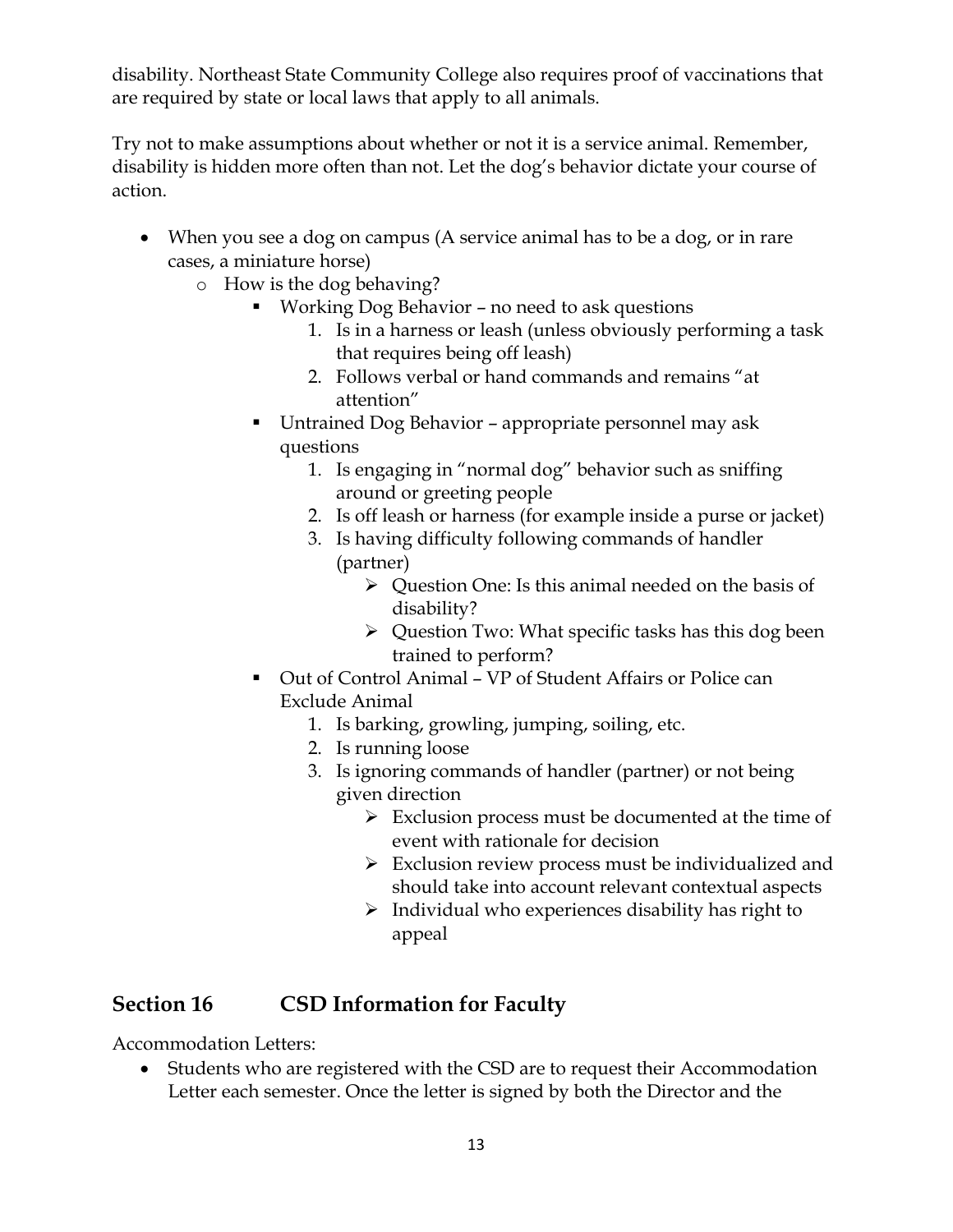student, it is sent to the student's Stumail. It is up to the student to either forward their letter to their instructors or they may choose to print them out and hand= carry to their instructors.

- The Accommodation Letter is very confidential and should not be discussed with anyone other than the student or the CSD staff. Please do not discuss the student's disability in front of others.
- The student is to speak to their instructor individually regarding their accommodations; however, if the student does not communicate with the instructor, the instructor may take the initiative to communicate with the student privately.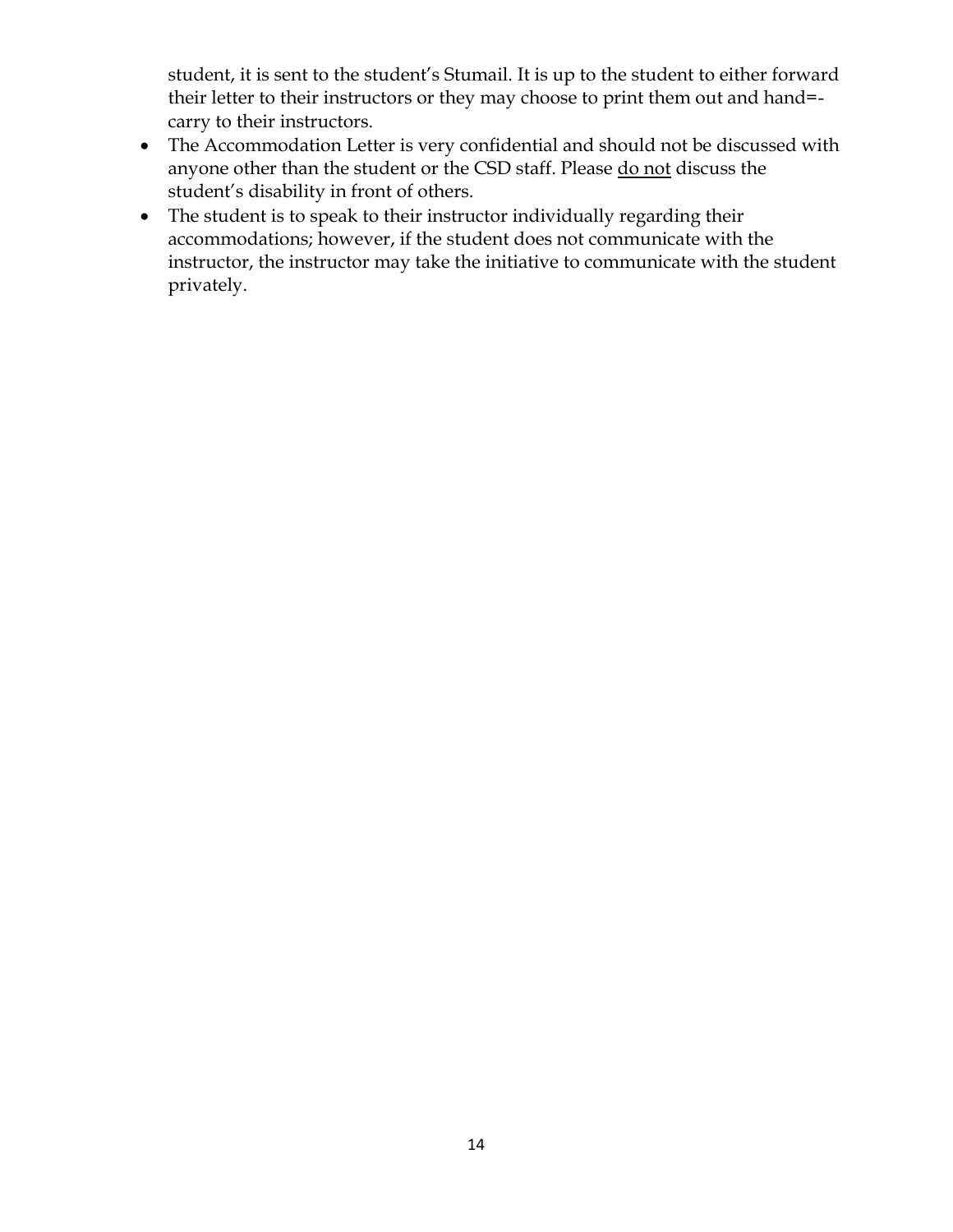## **APPENDIX A NORTHEAST STATE COMMUNITY COLLEGE Blountville, Tennessee**

#### **Center for Students with Disabilities**

### **Policy on Testing Accommodations**

Based on suggested accommodations documented in the Needs Assessment, some students may need to have tests administered in the Center for Students with Disabilities office. In order to provide the highest quality service to all students and faculty, the following policy on testing accommodations will be in effect at all times.

- 1. If a student needs a testing room, a reader, or scribe for any test or exam, or if a student needs to take the test in the CSD, you must schedule a testing appointment at least **two** days in advance of the test date. Failure to do this may result in services not being available to the student at the time he/she had planned. It is the student's responsibility to let the instructor know that he/she will be taking the exam in the CSD.
- 2. Extended time allowed for tests will be set by a student's instructor based on the amount of time the class was allowed on the exam. Typically, time and half is sufficient, but may be increased based on documentation presented by the student. Except in very unusual circumstances, as test should be finished on the same day it was begun.
- 3. All books, book bags, cell phones, and other electronic devices will be left outside the testing room to ensure that the student is doing his or her own work. Only materials approved by the instructor will be allowed in the testing room.
- 4. At the time the instructor is contacted by the student regarding his/her intent to take a test in the Center for Students with Disabilities office, arrangements should be made for delivery of testing materials, either through e-mail, or in person. The instructor must indicate whether any special materials or equipment is to be allowed for the test when dropping off the test in the CSD office.
- 5. The instructor will have the choice of either picking up the exam or it can be scanned/emailed to the instructor upon his/her request. **Under no circumstances will an exam either complete or incomplete be delivered to the CSD or taken from the CSD by the testing student.**